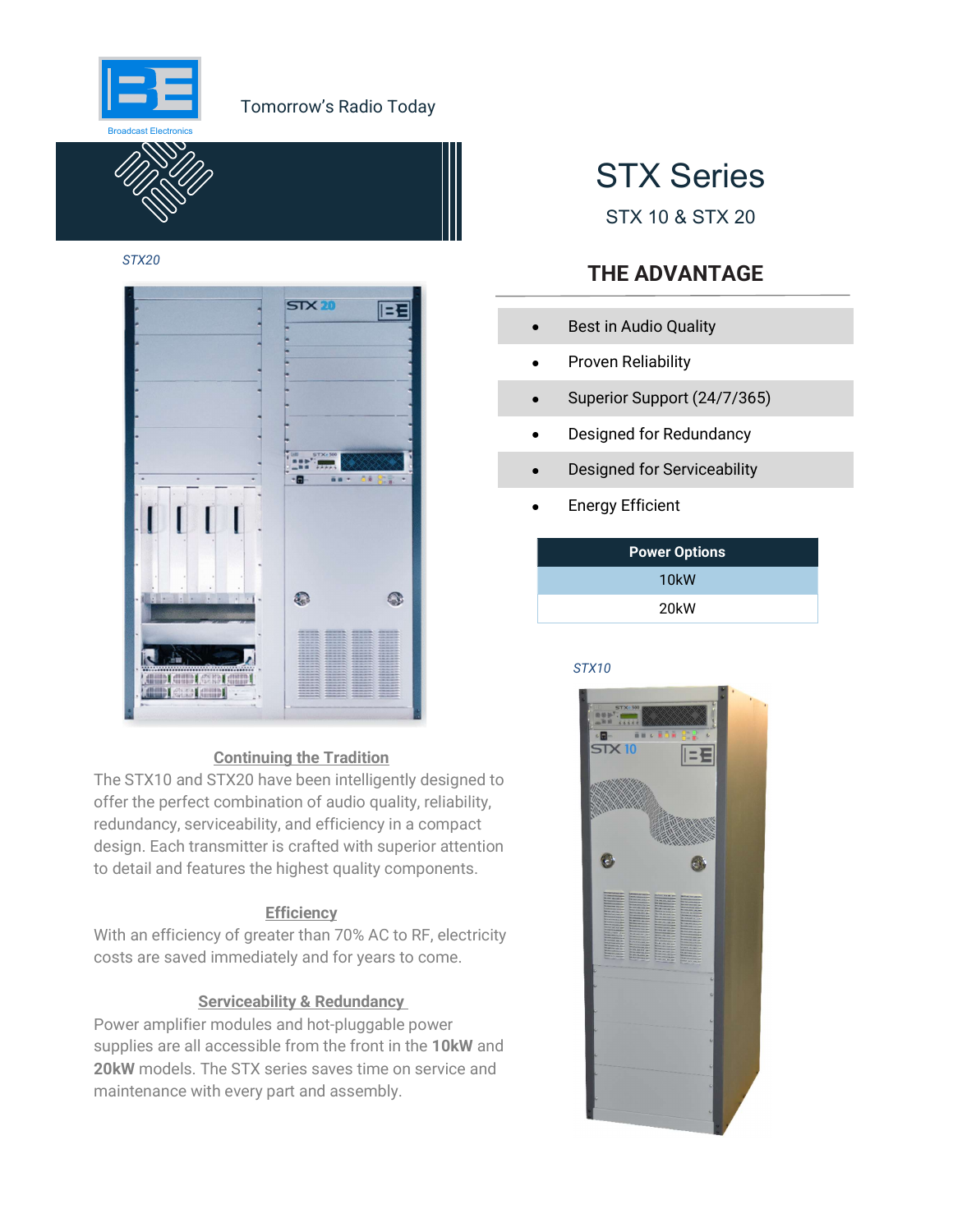### STX Series STX 10 & STX 20

### Key Features in all STX Exciters

- Multiple Audio Inputs with Auto-failover capabilites
- RDS Generator Built-in (Static and/or Dynamic)
- Synchronus FM Compatible
- **•** Highest Quality Audio
- AES over Composite / Baseband 192 Capable
- Next Generation Digital Radio Capable (HD Radio DRM+)
- SNMP Level III Security
- Perfect for translators with built-in FSK-ID
- IP Connectivity with GUI

STXe500

 $\mathsf{E}$ 

**STX** 

At the core of the STX series of exciters is the CPE

STX 10 TX 2018

' ST

#### Superior Remote GUI Interface

Exciter Technology:

(Controller Plus Exciter)

STXe500, CPE

- From your PC, your tablet, or your phone
- Three levels with password access: view only, limited access, and Chief with FULL CONTROL
- Overall Status at a glance or dig deeper to access each Power Amplifier, each Power Supply, and an advanced log for history

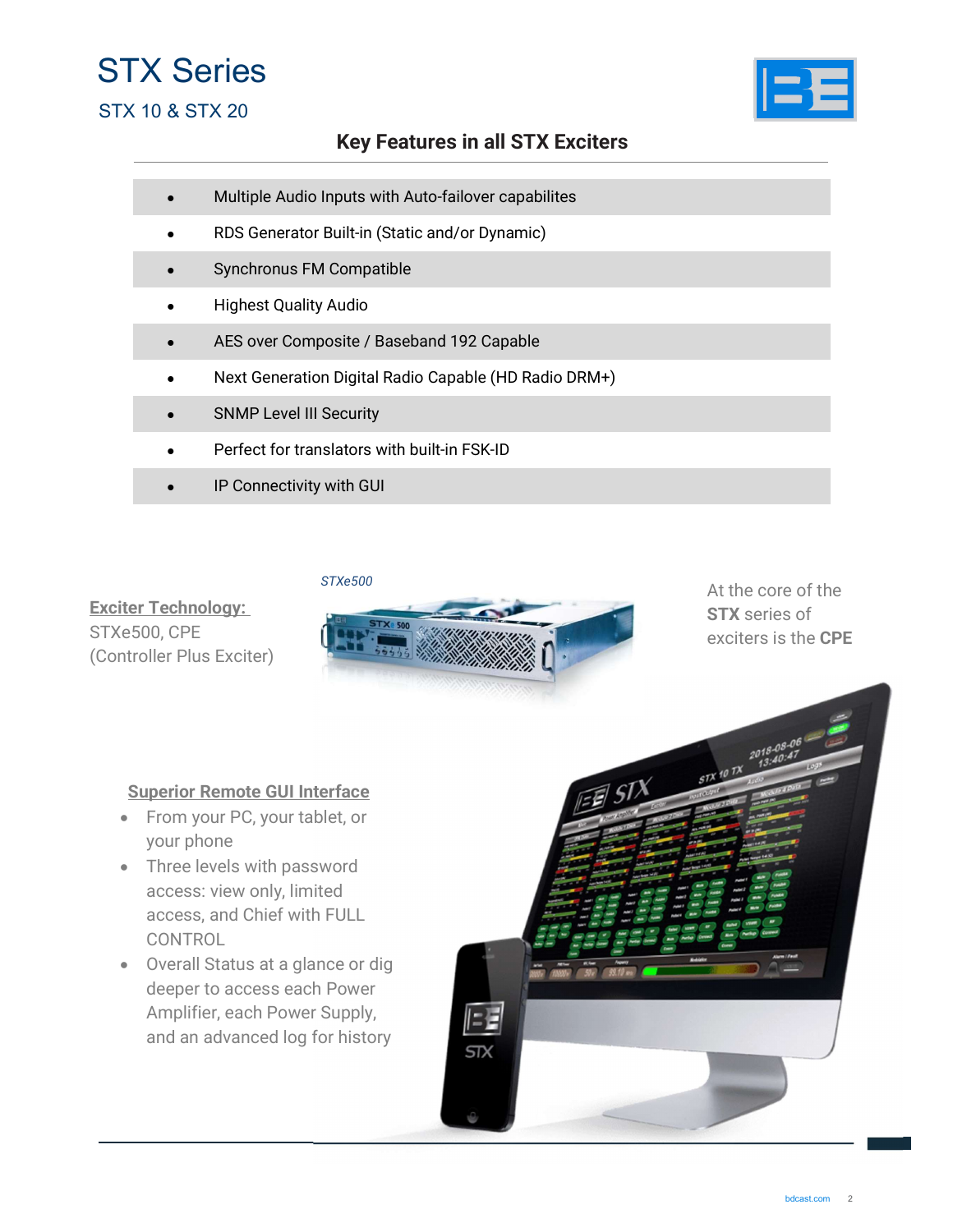# STX Series

### STX 10 & STX 20

### Specifications - Exciter



| <b>RF SPECIFICATIONS</b>  |                                                                                                                                                               |
|---------------------------|---------------------------------------------------------------------------------------------------------------------------------------------------------------|
| <b>VSWR</b>               | Rated power into 1.5:1 maximum, capable of operating into higher VSWR with automatic power<br>reduction, open and short circuit protected at all phase angles |
| Impedance                 | 50 Ohm                                                                                                                                                        |
| Range (Frequency)         | 87.5 MHz to 108 MHz, tuned to specific operatig frequency, exciter programmable in 10 kHz steps                                                               |
| Stability (Frequency)     | $+/-$ 300 Hz, 0 $^{\circ}$ to 50 $^{\circ}$ C                                                                                                                 |
| Regulatory                | Meets IEC 215 safety requirements, CE, IC, FCC                                                                                                                |
| Type (Modulation)         | Direct frequency modulation of carrier frequency                                                                                                              |
| Capabilities (Modulation) | Greater than +/-350 kHz                                                                                                                                       |

| <b>Audio Specifications</b>       |                                                                                                                                                              |  |
|-----------------------------------|--------------------------------------------------------------------------------------------------------------------------------------------------------------|--|
| <b>RF Power Output Exciter</b>    | $25 - 550W$                                                                                                                                                  |  |
| Output Impedance                  | 50 Ohms nominal                                                                                                                                              |  |
| <b>VSWR</b>                       | Rated power into 1.5:1 VSWR. Open and short circut protected at all phase angles                                                                             |  |
| <b>Frequency Range</b>            | 87.5 MHz to 108 MHz; 10kHz incredments                                                                                                                       |  |
| <b>Frequency Stability</b>        | Internal TCXO: +/- 100 Hz factory calibration, +/- 4ppm aging/temp, -10° C to +50° C; External Input: +/-<br>accuracy of reference source                    |  |
| Audio Inputs                      | AES, L&R analog, Unbalanced composite, SCA audio inputs, RDS input                                                                                           |  |
| <b>Modulations Type</b>           | Direct-to-channel digitally generated FM (no analog up-conversion); FM only                                                                                  |  |
| <b>Modulations Capabilities</b>   | Up to 300kHz                                                                                                                                                 |  |
| Asynchronous AM S/N Ratio:        | 75dB below rated power reference carrier with 100% AM modulation at 400Hz, with no FM modulation<br>present                                                  |  |
| Synchronous AM S/N Ratio:         | 60dB below rated power reference carrier with 100% AM modulation at 400Hz, with FM modulation +/-<br>75kHz at 400Hz                                          |  |
| Spurious and Harmonics            | 85dB or better typical, including low pass filter (standard)                                                                                                 |  |
| AC Input                          | 90 to 264VAC; 47 - 63Hz                                                                                                                                      |  |
| Power Factor                      | 0.99 typical at 110VAC, 0.95 typical at 220VAC                                                                                                               |  |
| <b>AC Inputs Testing</b>          | Tested to EN 301 489-1, including Voltage Dips and Dropouts (Section 9.7B), Voltage Surges (Sections<br>9.8), and conducted immunity and conducted radiation |  |
| Regulatory                        | FCC; IC; CE; BETS-6; IEC 2015 Safety                                                                                                                         |  |
| <b>Operational Modes</b>          | Stereo, mono (L+R), L only, R only                                                                                                                           |  |
| <b>AES Connector Types</b>        | $Wire - XLR$                                                                                                                                                 |  |
| <b>L&amp;R Connector Types</b>    | <b>XLR</b>                                                                                                                                                   |  |
| <b>AES Input Level</b>            | -2 dBfs for 100% modulation; 16-24 bits (32, 44.1, 48 or 96 kHz typical rates for AES/EBU devices)                                                           |  |
| L&R Input Level<br>¤              | +10dBm for 100% modulation into 600 ohms                                                                                                                     |  |
| <b>AES</b> Impedance              | 110 ohm balanced                                                                                                                                             |  |
| L+R Impedance                     | 600 ohms or 10 k selectable; balanced                                                                                                                        |  |
| AES Amplitude Response            | $+/- 0.25dB$ , 20Hz to 15Hz                                                                                                                                  |  |
| <b>L&amp;R Amplitude Response</b> | +/- 0.25dB, 20Hz to 15Hz                                                                                                                                     |  |
| AES THD + Noise                   | 0.03 or better @400Hz measured 10Hz-22kHz, 75 uS deemphasis                                                                                                  |  |
| $L&R$ THD + Noise                 | 0.005 or better @400Hz measured 10Hz-22kHz, 75 uS deemphasis                                                                                                 |  |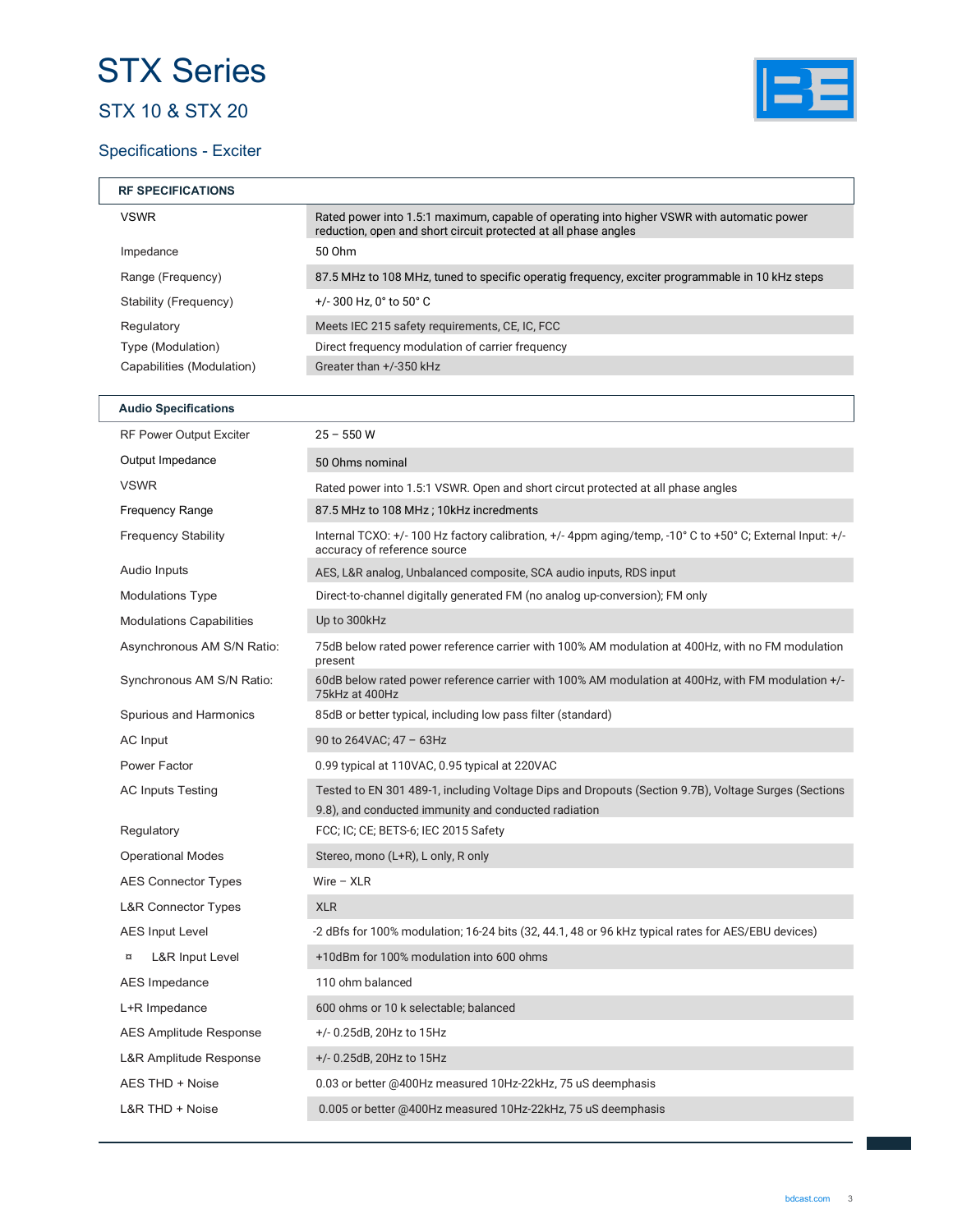## STX Series STX 10 & STX 20



### Specifications Continued

| STXe500 Exciter Audio Specifications Continued |                                                                                                                                                                           |  |  |  |
|------------------------------------------------|---------------------------------------------------------------------------------------------------------------------------------------------------------------------------|--|--|--|
| AES S/N Ratio                                  | 95dB typical below 100% modulation @ 400Hz, 10Hz-22kHz bandwidth, A-weighted filter 98dB typical<br>below 100% modulation @ 400Hz, 10Hz-22kHz, CCIR-468 filter            |  |  |  |
| L&R S/N Ratio                                  | 86db or better below 100% modulation @ 400Hz, 10Hz-22kHz bandwidth, unweighted                                                                                            |  |  |  |
| Analog S/N Ratio                               | 93dB typical below 100% modulation @ 400 Hz, 10Hz-22kHz bandwidth, A-weighted filter 98dB typical<br>below 100% modulation @ 400Hz, 10Hz-22kHz bandwidth, CCIR-468 filter |  |  |  |
| Stero S/N Ratio                                | 80dB or better below 100% moduation @400Hz, unweighted                                                                                                                    |  |  |  |
| <b>Stereo Seperation</b>                       | 70dB, 20Hz to 15kHz                                                                                                                                                       |  |  |  |
| <b>AES Stereo Seperation</b>                   | 80dB, 20Hz to 15kHz                                                                                                                                                       |  |  |  |
| <b>L&amp;R Stereo Seperation</b>               | 70dB, 20Hz to 15kHz                                                                                                                                                       |  |  |  |
| <b>Pilot Stability</b>                         | +/-0.3Hz, 0° C to +50° C                                                                                                                                                  |  |  |  |
| Audio Overshoot                                | 150% peak deviation max                                                                                                                                                   |  |  |  |
| Connector Type (Composite<br>Performance)      | <b>BNC Unbalanced: BNC</b>                                                                                                                                                |  |  |  |
| Input Level (Composite<br>Performance)         | 3.5 V p-p for 100% modulation into 10 kOhms                                                                                                                               |  |  |  |
| Impedance (Composite<br>Performance)           | Balanced: 10 kOhm or 50ohm selectable, Unbalanced: 10 kOhms                                                                                                               |  |  |  |
| Amplitude (Composite<br>Performance)           | +/-0.03dB 20Hz to 53 kHz; 0.1 dB 53 kHz to 99 kHz                                                                                                                         |  |  |  |
| Phase Response (Composite<br>Performance)      | +/-0.1° from linear phase; 53 kHz to 100 kHz                                                                                                                              |  |  |  |
| THD+Noise (Composite<br>Performance)           | 0.005% or less @ 400Hz, 10-22kHz bandwidth, 75 us deemphasis                                                                                                              |  |  |  |
| Intermod Dist (Composite<br>Performance)       | SMPTE: 0.01% or less (60/7000Hz, 1:1 ratio) DIM-B: 0.005% typical (14kHz)                                                                                                 |  |  |  |
| FM S/N Ratio (Composite<br>Performance)        | 88dB below 100% modulation @ 400 Hz, 10Hz-22kHz bandwidth, unweighted                                                                                                     |  |  |  |
| FM S/N Ratio (Composite<br>Performance)        | 95dB typical below 100% modulation @ 400 Hz, 10Hz-22kHz bandwidth, A-weighted filter                                                                                      |  |  |  |
| FM S/N Ratio (Composite<br>Performance)        | 100dB typical below 100% modulation @ 400 Hz, 10Hz-22kHz bandwidth, CCIR-468 filter                                                                                       |  |  |  |
| Impedance (SCA/SCA2/RDS)                       | 10k ohms unbalanced                                                                                                                                                       |  |  |  |
| Amplitude (SCA/SCA2/RDS)                       | +/-0.1dB; 53Hz to 100kHz                                                                                                                                                  |  |  |  |
| 19 kHz Output (SCA/SCA2/RDS)                   | 19kHz synchronization clock for external RBDS/RDS operation1V pp into high impedance                                                                                      |  |  |  |
| Height (Physical)                              | 3.5 inches (2 RU)                                                                                                                                                         |  |  |  |
| Width (Physical)                               | 19 inches EIA rack mountable                                                                                                                                              |  |  |  |
| Depth (Physical)                               | 21 inches                                                                                                                                                                 |  |  |  |
| Weight (Physical)                              | 25 lbs. Unpacked                                                                                                                                                          |  |  |  |
| <b>ENVIRONMENTAL</b>                           |                                                                                                                                                                           |  |  |  |
| <b>Temperature Range</b>                       | $0^\circ$ C to +50 $^\circ$ C                                                                                                                                             |  |  |  |
| Altitude                                       | 7500 ft. (2286 M) @ 50Hz; 10,000 ft. (3048 M) @ 60Hz                                                                                                                      |  |  |  |
| Humidity                                       | 0-95% Non-Condensing                                                                                                                                                      |  |  |  |
| <b>ELECTRICAL</b>                              |                                                                                                                                                                           |  |  |  |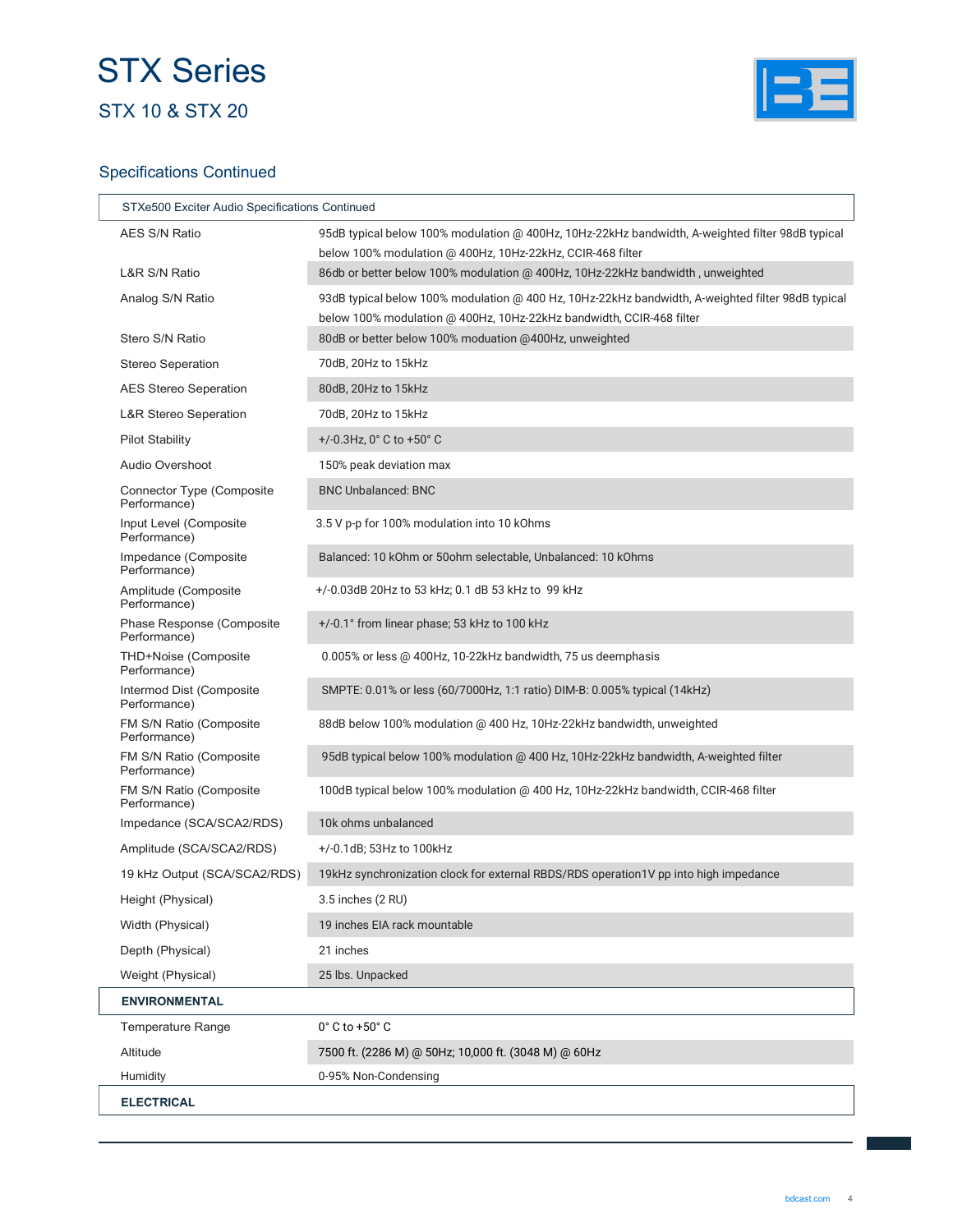

### STX 10 & STX 20

Power Factor 0.98 at 230 VAC

AC Input Voltage 196-252 VAC, DELTA (or 340-435 VAC 4 WIRE WYE), 50/60Hz three phase, single phase

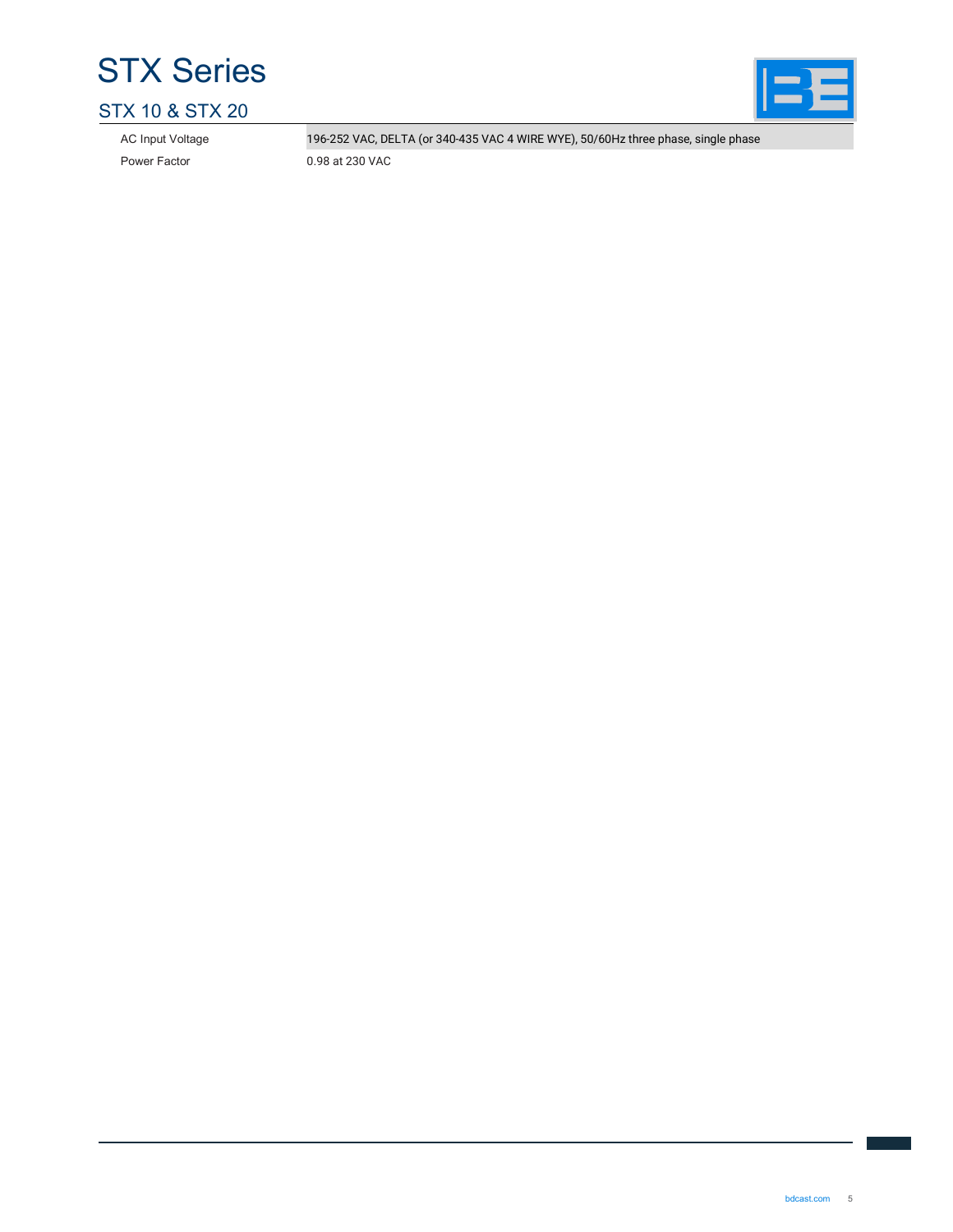## STX Series

### STX 10 & STX 20



#### Specifications Continued

|                          | <b>STX10</b>                              | <b>STX20</b>                              |
|--------------------------|-------------------------------------------|-------------------------------------------|
| <b>RF SPECIFICATIONS</b> |                                           |                                           |
| <b>Output Power</b>      | 2.5 kW to 10 kW                           | 9 kW to 20 kW                             |
| <b>Efficiency</b>        | 70% or greater typical @ 10 kW (AC to RF) | 70% or greater typical @ 20 kW (AC to RF) |

#### MECHANICAL/PHYSICAL SPECIFICATIONS

| Height                      | 20RU, 35" (88.9 cm)                                | 68" (172.7 cm)                                |
|-----------------------------|----------------------------------------------------|-----------------------------------------------|
| Width                       | 19" (48.3 cm) EIA Rack Mount                       | 44.75" (113.7 cm)                             |
| <b>Depth</b>                | 29" (73.7 cm) with connectors                      | $30''(76.2 \text{ cm})$                       |
| Weight                      | 260lbs (118 kg) unpacked                           | 1050 lbs (476.3 kg) unpacked                  |
| <b>Air Outlet Size</b>      | 160 in2 (1032 cm2), rear and top of unit           | 160 in2 (1032 cm2), rear and top of unit      |
| <b>RF Output Connector</b>  | 31/8" Rigid Coax Clamp standard; 15/8"<br>optional | 31/8" EIA Rigid Coax Clamp                    |
| <b>AC Power Consumption</b> | Typical at 10,000 W RF Power Output;<br>14,085 W   | Typical at 20,000 W RF Power Output; 28,964 W |